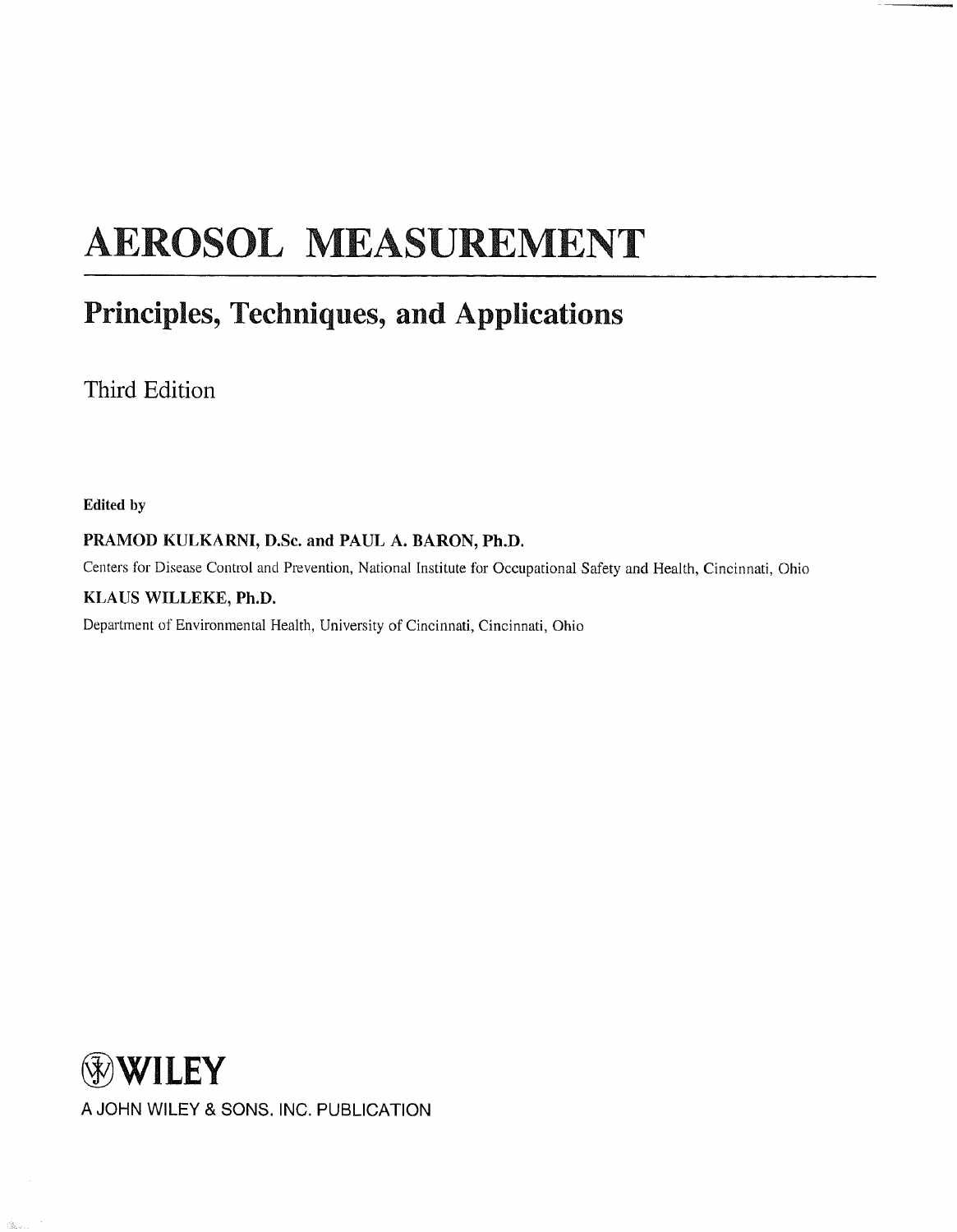## **CONTENTS**

|    | <b>PREFACE</b>                                                                                                                                   | хi   |
|----|--------------------------------------------------------------------------------------------------------------------------------------------------|------|
|    | <b>CONTRIBUTORS</b>                                                                                                                              | xiii |
|    | PART I PRINCIPLES                                                                                                                                |      |
| 1  | <b>Introduction to Aerosol Characterization</b><br>Pramod Kulkarni, Paul A. Baron, and Klaus Willeke                                             | 3    |
| 2  | <b>Fundamentals of Single Particle Transport</b><br>Pramod Kulkarni, Paul A. Baron, and Klaus Willeke                                            | 15   |
| 3  | <b>Physical and Chemical Processes in Aerosol Systems</b><br>William C. Hinds                                                                    | 31   |
| 4  | <b>Size Distribution Characteristics of Aerosols</b><br>Walter John                                                                              | 41   |
| 5  | An Approach to Performing Aerosol Measurements<br>Pramod Kulkarni and Paul A. Baron                                                              | 55   |
|    | PART II TECHNIQUES                                                                                                                               |      |
| 6  | <b>Aerosol Transport in Sampling Lines and Inlets</b><br>John E. Brockmann                                                                       | 69   |
| 7  | <b>Sampling and Analysis Using Filters</b><br>Peter C. Raynor, David Leith, K. W. Lee, and R. Mukund                                             | 107  |
| 8  | Sampling and Measurement Using Inertial, Gravitational, Centrifugal, and Thermal Techniques<br>Virgil A. Marple and Bernard A. Olson             | 129  |
| 9  | Methods for Chemical Analysis of Atmospheric Aerosols<br>Paul A. Solomon, Matthew P. Fraser, and Pierre Herckes                                  | 153  |
| 10 | Microscopy and Microanalysis of Individual Collected Particles<br>Robert A. Fletcher, Nicholas W. M. Ritchie, Ian M. Anderson, and John A. Small | 179  |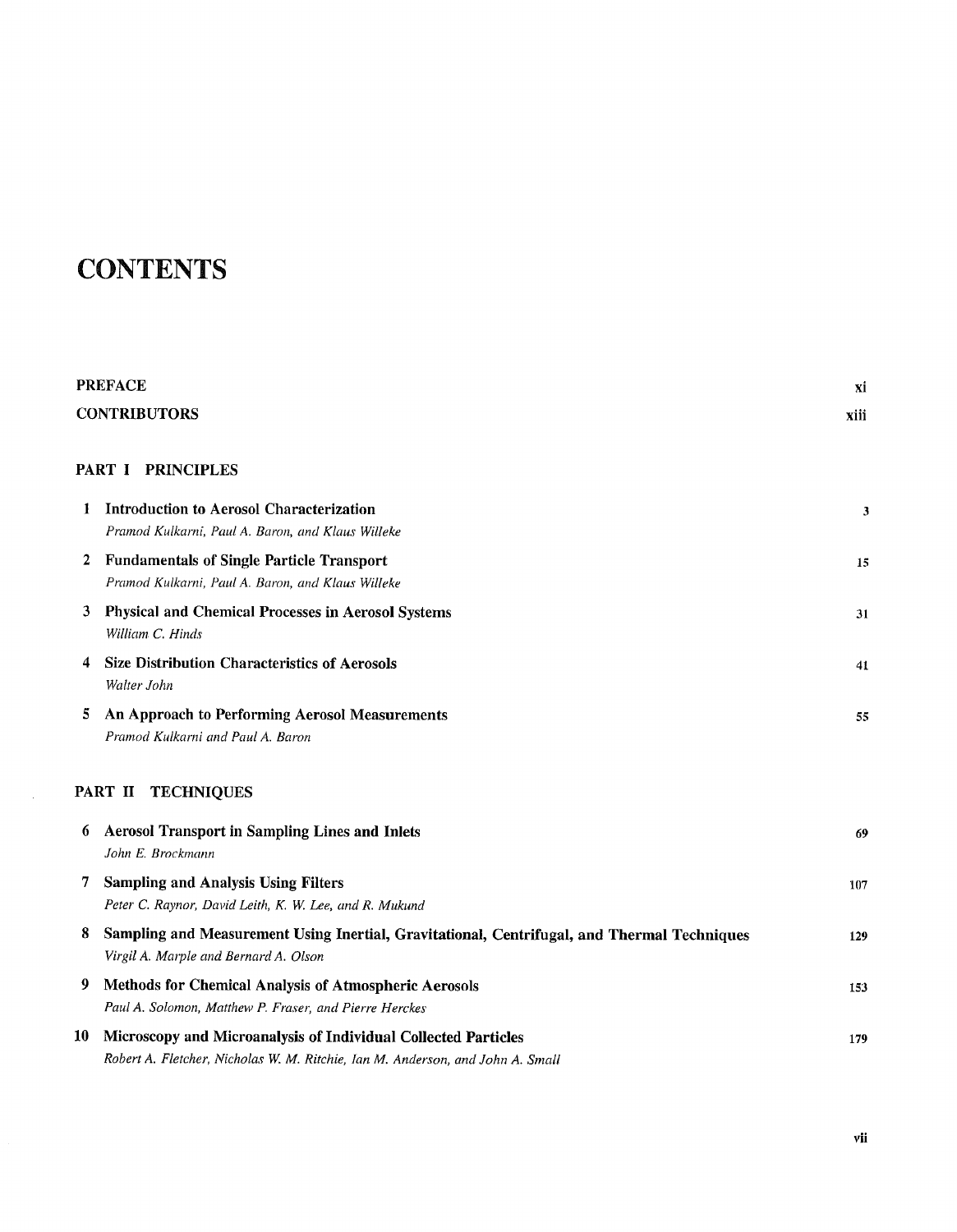| viii | <b>CONTENTS</b>                                                                                                                                               |     |
|------|---------------------------------------------------------------------------------------------------------------------------------------------------------------|-----|
| 11   | <b>Real-Time Particle Analysis by Mass Spectrometry</b><br>Anthony S. Wexler and Murray V. Johnston                                                           | 233 |
| 12   | <b>Semi-Continuous Mass Measurement</b><br>Ernest Weingartner, Heinz Burtscher, Christoph Hüglin, and Kensei Ehara                                            | 255 |
| 13   | <b>Optical Measurement Techniques: Fundamentals and Applications</b><br>Christopher M. Sorensen, Josef Gebhart, Timothy J. O'Hern, and Daniel J. Rader        | 269 |
| 14   | <b>Real-Time Techniques for Aerodynamic Size Measurement</b><br>Paul A. Baron, Malay K. Mazumder, Yung-Sung Cheng, and Thomas M. Peters                       | 313 |
| 15   | <b>Electrical Mobility Methods for Submicrometer Particle Characterization</b><br>Richard C. Flagan                                                           | 339 |
| 16   | <b>Instruments and Samplers Based on Diffusional Separation</b><br>Yung-Sung Cheng                                                                            | 365 |
| 17   | <b>Condensation Particle Counters</b><br>Yung-Sung Cheng                                                                                                      | 381 |
| 18   | <b>Instruments Based on Electrical Detection of Aerosols</b><br>Suresh Dhaniyala, Martin Fierz, Jorma Keskinen, and Marko Marjamäki                           | 393 |
| 19   | <b>Electrodynamic Levitation of Particles</b><br>E. James Davis                                                                                               | 417 |
| 20   | <b>Fundamentals of Cone-Jet Electrospray</b><br>Alessandro Gomez and Weiwei Deng                                                                              | 435 |
| 21   | <b>Calibration of Aerosol Instruments</b><br>Bean T. Chen, Robert A. Fletcher, and Yung-Sung Cheng                                                            | 449 |
| 22   | Size Distribution Data Analysis and Presentation<br>Gurumurthy Ramachandran and Douglas W. Cooper                                                             | 479 |
|      | PART III APPLICATIONS                                                                                                                                         |     |
| 23   | Nonspherical Particle Measurement: Shape Factor,<br><b>Fractals, and Fibers</b><br>Pramod Kulkarni, Paul A. Baron, Christopher M. Sorensen, and Martin Harper | 509 |
| 24   | <b>Biological Particle Sampling</b><br>Tiina Reponen, Klaus Willeke, Sergey Grinshpun, and Aino Nevalainen                                                    | 549 |
| 25   | <b>Workplace Aerosol Measurement</b><br>Jon C. Volkwein, Andrew D. Maynard, and Martin Harper                                                                 | 571 |
| 26   | <b>Ambient Aerosol Sampling</b><br>John G. Watson and Judith C. Chow                                                                                          | 591 |
| 27   | <b>Indoor Aerosol Exposure Assessment</b><br>Charles E. Rodes                                                                                                 | 615 |
| 28   | <b>Radioactive Aerosols</b><br>Mark D. Hoover                                                                                                                 | 635 |

 $\overline{\phantom{m}}$